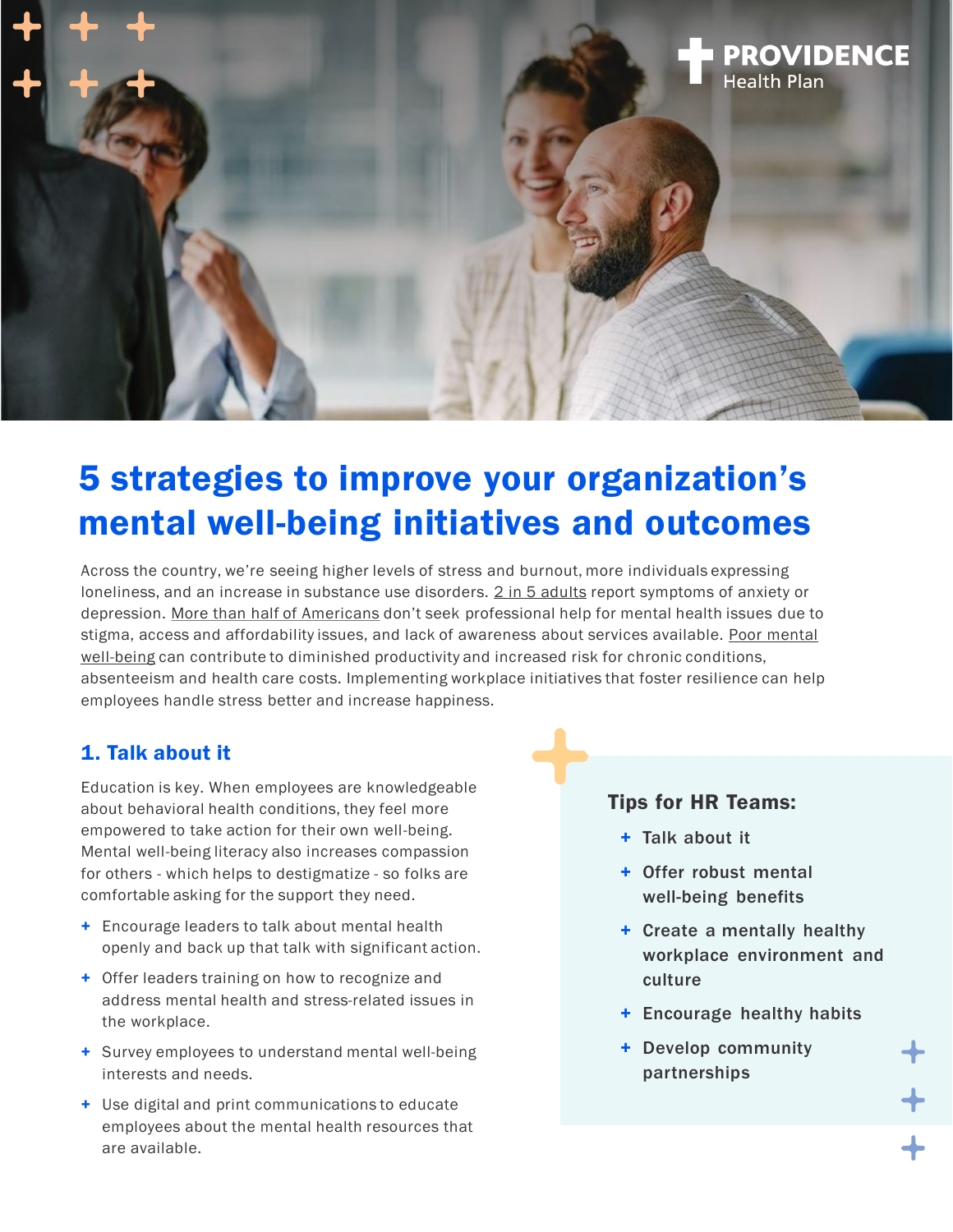# 2. Offer robust mental well-being benefits

It's important to recognize that different employee groups may benefit from different mental well -being services. Offering resources across the behavioral health continuum ensures equitable access and allows employees to get the care they need, at the right time and place.

- + Promote health insurance benefits, such as yoga and massage discounts, health coaching, virtual visits, digital apps, in-network behavioral health providers, and 24/7 crisis support.
- + Offer paid time off for mental health days.
- + Offer an employee assistance program or consider expanding your EAP offerings.
- + Encourage utilization of digital offerings, such as sleep and meditation apps.
- + Create an easily accessible place that contains information on all well-being resources.

# 3. Create a mentally healthy workplace environment and culture

Identifying and addressing risks in the workplace that lead to stress, anxiety and depression allows your employees to work productively and promotes a culture of well-being – better for your population and your business.

- + Provide opportunities for employees to participate in decision making for the organization. Create employee committees or task forces that foster continuous improvement.
- + Allow work-life integration through flexible scheduling, child and elder care assistance, financial well-being resources, and flexible leave options.
- + Foster growth and development through mentoring, continuing education, skills training, and tuition reimbursement.
- + Promote health and safety by offering health insurance, health screenings, programs that encourage healthy habits, and programs that address life challenges. Create policies that address workplace safety and security issues.
- + Create a diverse, equitable, and inclusive culture through policies and collaboration.
- + Recognize employee contributions and milestones. Offer competitive benefit packages.
- + Design a work environment that promotes well-being by including collaborative spaces and quiet spaces.